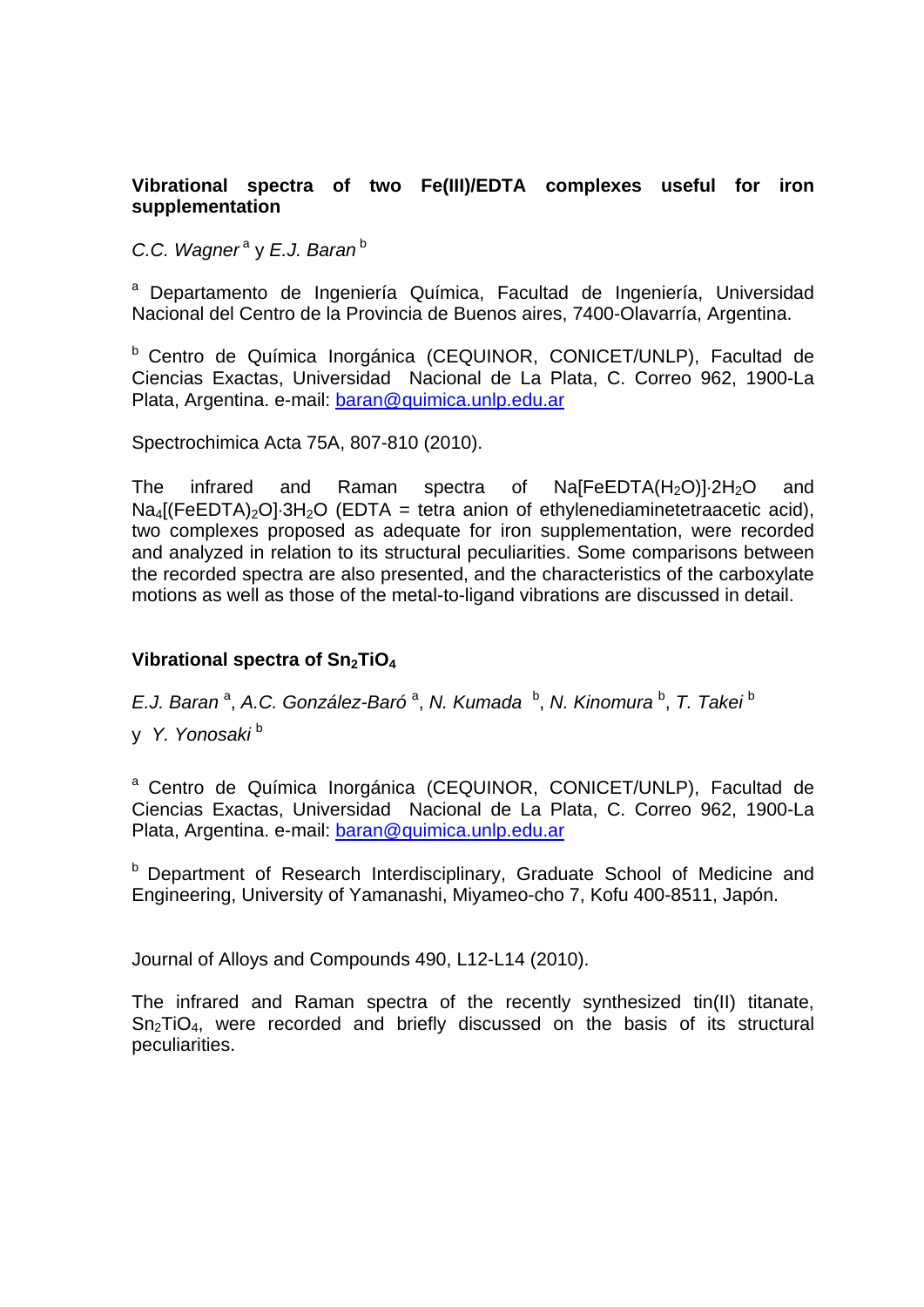#### **On the interaction of vanadium species with the monoisoamyl ester of**  *meso***-2,3-dimercaptosuccinic acid**

*P.A.M. Williams* <sup>a</sup> , *J. Zinczuk* <sup>b</sup> y *E.J. Baran* <sup>a</sup>

<sup>a</sup> Centro de Química Inorgánica (CEQUINOR, CONICET/UNLP), Facultad de Ciencias Exactas, Universidad Nacional de La Plata, C. Correo 962, 1900-La Plata, Argentina. e-mail: baran@quimica.unlp.edu.ar

b Instituto de Química de Rosario (IQUIR/CONICET,UNR), Facultad de Ciencias Bioquímicas y Farmacéuticas, Universidad Nacional de Rosario, 2000 Rosario, Argentina.

Biological Trace Element Research 134: 220-225 (2010).

The interaction of the  $VO^{2+}$  cation with the monoisoamyl ester of  $meso-2,3$ dimercaptosuccinic acid (MiADMSA) was investigated by electron absorption spectroscopy in aqueous solutions at different pH values. The spectral behavior, complemented with a spectrophotometric titration, shows the generation of a  $[VO(MiADMSA)<sub>2</sub>]$ <sup>4</sup> complex in which the oxocation interacts with two pairs of deprotonated  $-\overline{\text{SH}}$  groups of the ester. Besides, MiADMSA rapidly reduces VO<sub>3</sub> to  $VO<sup>2+</sup>$ , which might be chelated by an excess of the ester, and also produces relatively rapid reduction of  $V_2O_5$  suspensions at pH = 6.5. The results of this study suggest that MiADMSA might be a potentially useful detoxification agent for vanadium.

#### Spectroscopic behavior and biological activity of K<sub>2</sub>[VO(O<sub>2</sub>)NTA]<sup>2</sup>H<sub>2</sub>O

G. Arrambide<sup>a</sup>, D.A. Barrio<sup>b</sup>, S.B. Etcheverry<sup>b,c</sup>, D. Gambino<sup>a</sup> y E.J. Baran<sup>c</sup>

a Química Inorgánica, Departamento "Estrella Campos", Facultad de Química, Universidad de la República, Montevideo, Uruguay.

b Cátedra de Bioquímica Patológica, Facultad de Ciencias Exactas, Universidad Nacional de La Plata, 1900 la Plata, Argentina.

c Centro de Química Inorgánica (CEQUINOR, CONICET/UNLP), Facultad de Ciencias Exactas, Universidad Nacional de La Plata, C. Correo 962, 1900-La Plata, Argentina. e-mail: baran@quimica.unlp.edu.ar

Biological Trace Element Research 136: 241-248 (2010).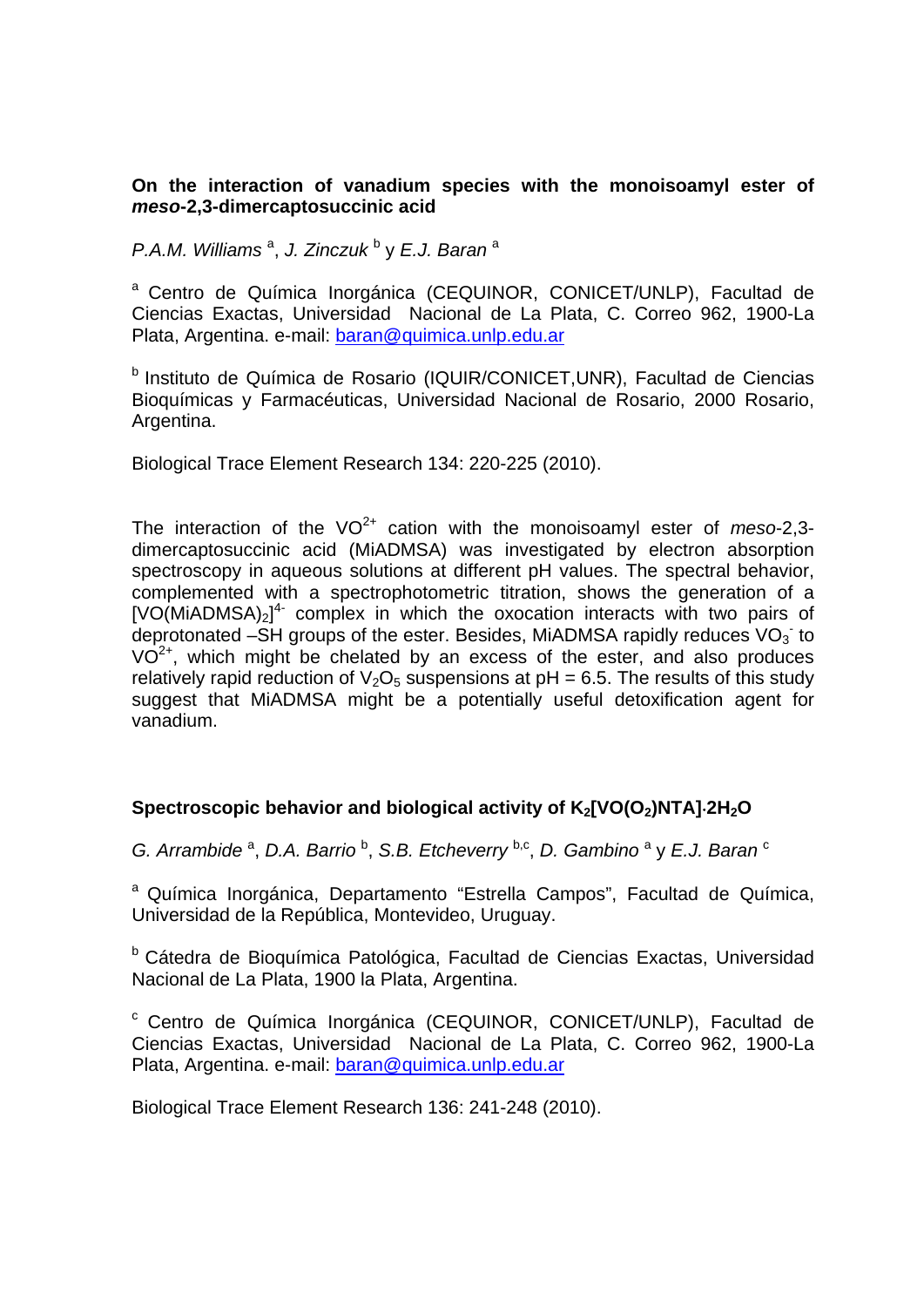The dihydrated potassium salt of the complex anion  $[VO(O<sub>2</sub>)NTA]<sup>2</sup>$  (NTA = nitrilotriacetate anion,  $[N(CH_2\text{-}COO)_3]^3$ ) was thoroughly characterized by electronic and vibrational (infrared and Raman) spectroscopies. The bioactivity of the complex on the cell proliferation was tested on three cell lines in culture (UMR106 rat osteosarcoma-derived cells, Caco-2 derived from a human colon adenocarcinoma and RAW 264.7 a macrophage murine cell line).

#### **Vibrational spectra of magnesium oxalates**

*M.C. D'Antonio*<sup>a,b</sup>, *N. Mancilla*<sup>b</sup>, *A. Wladimirsky*<sup>a</sup>, *D. Palacios*<sup>a</sup>, *A.C. González-Baró <sup>c</sup>* y *E.J. Baran c* 

*<sup>a</sup>* Departamento de Ciencias Básicas, UTN-Unidad Académica Río Gallegos, 9400-Río Gallegos, Argentina.

*<sup>b</sup>* Departamento de Ciencias Exactas y Naturales, Universidad Nacional de la Patagonia Austral, 9400-Río Gallegos, Argentina.

*<sup>c</sup>* Centro de Química Inorgánica (CEQUINOR, CONICET/UNLP), Facultad de Ciencias Exactas, Universidad Nacional de La Plata, C. Correo 962, 1900-La Plata, Argentina. e-mail: baran@quimica.unlp.edu.ar

Vibrational Spectroscopy 53: 218-221 (2010).

The infrared and Raman spectra of anhydrous  $MqC<sub>2</sub>O<sub>4</sub>$  as well as those of the two polymorphic forms of the di-hydrated oxalate,  $\alpha$ -MgC<sub>2</sub>O<sub>4</sub>.2H<sub>2</sub>O and  $\beta$ -MgC<sub>2</sub>O<sub>4</sub>.2H<sub>2</sub>O, were recorded and discussed on the basis of their structural peculiarities and in comparison with the spectra of natural  $\alpha$ -MgC<sub>2</sub>O<sub>4</sub>.2H<sub>2</sub>O (the mineral glushinskite). Some comparisons between these polymorphs and with other, previously investigated, oxalate complexes were made. The IR spectra of partially deuterated samples of  $\alpha$ -MgC<sub>2</sub>O<sub>4</sub>.2H<sub>2</sub>O were also discussed, reinforcing some of the performed assignments.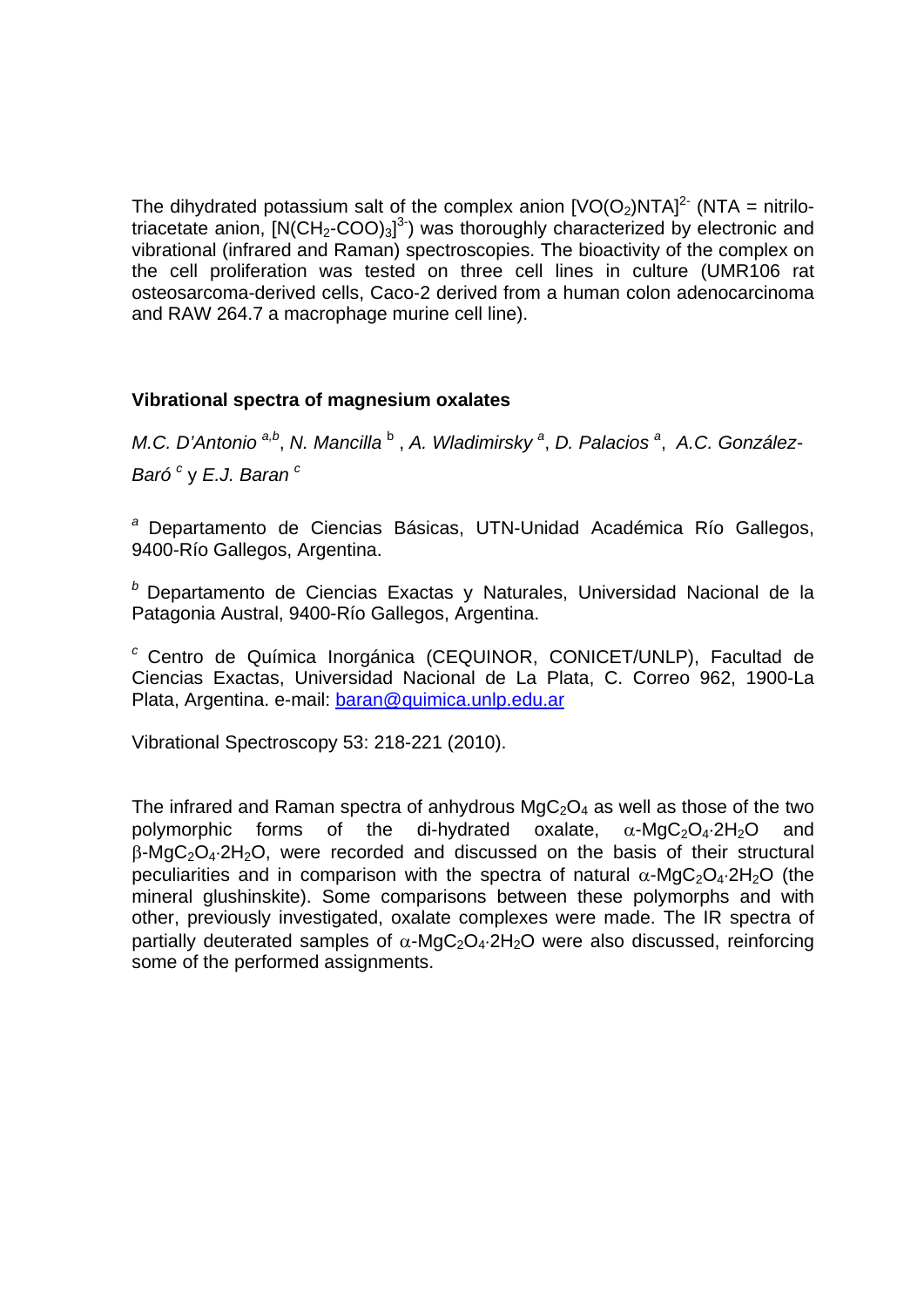#### **Vibrational spectra of tin(II) oxalate**

A. Wladimirsky<sup>a</sup>, D. Palacios<sup>a</sup>, M.C. D'Antonio<sup>a,b</sup>, A.C. González-Baró<sup>c</sup>y *E.J. Baran c*

*<sup>a</sup>* Departamento de Ciencias Básicas, UTN-Unidad Académica Río Gallegos, 9400-Río Gallegos, Argentina.

*<sup>b</sup>* Departamento de Ciencias Exactas y Naturales, Universidad Nacional de la Patagonia Austral, 9400-Río Gallegos, Argentina.

*<sup>c</sup>* Centro de Química Inorgánica (CEQUINOR, CONICET/UNLP), Facultad de Ciencias Exactas, Universidad Nacional de La Plata, C. Correo 962, 1900-La Plata, Argentina. e-mail: baran@quimica.unlp.edu.ar

Spectrochimica Acta 77A, 334-335 (2010).

The infrared and Raman spectra of anhydrous tin(II) oxalate,  $SnC<sub>2</sub>O<sub>4</sub>$ , were recorded and discussed on the basis of its structural peculiarities. Some comparisons with other previously investigated metallic oxalates were made.

#### **Characterization of calcium oxalate biominerals in some (non-cactaceae) succulent plant species**

*P.V. Monje* y *E.J. Baran* 

Centro de Química Inorgánica (CEQUINOR, CONICET/UNLP), Facultad de Ciencias Exactas, Universidad Nacional de La Plata, C. Correo 962, 1900-La Plata, Argentina. e-mail: baran@quimica.unlp.edu.ar

Zeitschrift für Naturforschung 65c, 429-432 (2010).

The water-accumulating leaves of crassulacean acid metabolism plants belonging to five different families were investigated for the presence of biominerals by infrared spectroscopic and microscopic analysis. Spectroscopic results revealed that the mineral present in succulent species of Agavaceae, Aizoaceae and Asphodelaceae was calcium oxalate monohydrate (whewellite,  $CaC<sub>2</sub>O<sub>4</sub>·H<sub>2</sub>O$ ). Crystals were predominantly found as raphides or solitary crystals of various morphologies. However, representative Crassulaceae members and a succulent species of Asteraceae did not show the presence of biominerals. Overall, these results suggest no correlation between calcium oxalate generation and crassulacean acid metabolism in succulent plants.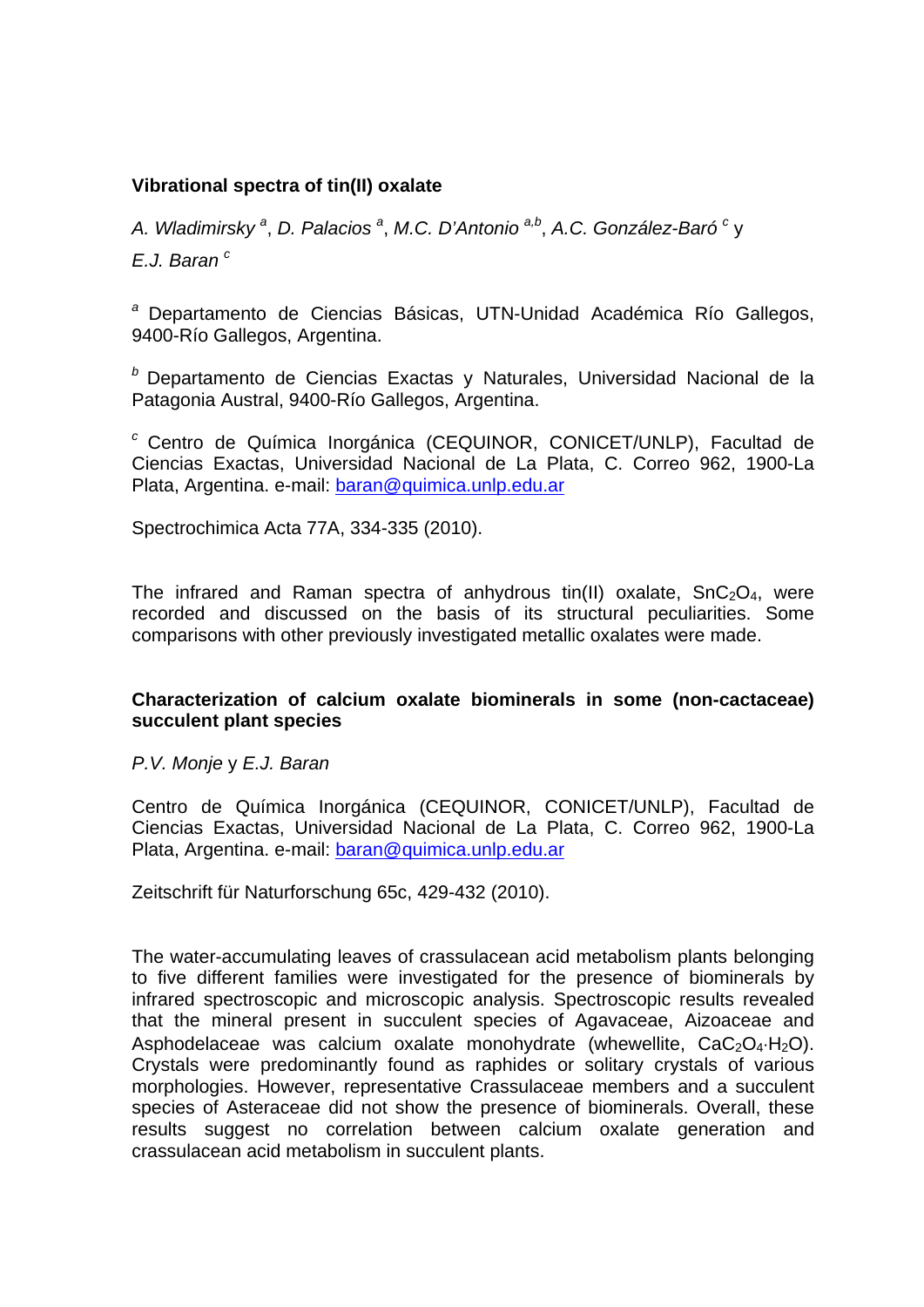## **Characterization of biominerals in species of** *Canna* **(Cannaceae)**

*E.J. Baran a*, *A.C. González-Baró <sup>a</sup>* , *M.M. Ciciarelli b* y *C.H. Rolleri b*

*<sup>a</sup>* Centro de Química Inorgánica (CEQUINOR, CONICET/UNLP), Facultad de Ciencias Exactas, Universidad Nacional de La Plata, C. Correo 962, 1900-La Plata, Argentina. e-mail: baran@quimica.unlp.edu.ar

*<sup>b</sup>* Laboratorio de Estudios de Anatomía Vegetal Evolutiva y Sistemática (LEAVES), Facultad de Ciencias Naturales y Museo de La Plata, 1900-La Plata, Argentina.

Revista de Biología Tropical 58, 1507-1515 (2010).

Plant biominerals are not always well characterized, although this information is important for plant physiology and can be useful for taxonomic purposes. In this work, fresh plant material of seven wild neotropical species of genus *Canna*, *C. ascendens*, *C. coccinea*, *C. indica*, *C. glauca*, *C. plurituberosa*, *C. variegatifolia* and *C. fuchsina* sp. ined*.*, taken from different habitats, were studied to characterize the biominerals in their internal tissues. For the first time, samples from primary and secondary veins of leaves were investigated by means of infrared spectroscopy, complemented with X-ray powder diffractometry and scanning electron microscopy. The spectroscopic results, supported by X-ray powder diffractometry, suggest that the calcium oxalate is present in the form of whewellite  $(CaC<sub>2</sub>O<sub>4</sub>·H<sub>2</sub>O)$  in all the investigated samples. It is interesting to emphasize that all IR spectra obtained were strongly similar in all species studied, thus indicating an identical chemical composition in terms of the biominerals found. In this sense, the results suggest that the species of *Canna* show similar ability to produce biogenic silica and produce an identical type of calcium oxalate within their tissues. These results can be an additional trait to support the relationship among the families of Zingiberales.

#### **IR- spectroscopic characterization of biominerals in marattiaceous ferns**

#### *E.J. Baran a* y *C.H. Rolleri b*

*<sup>a</sup>* Centro de Química Inorgánica (CEQUINOR, CONICET/UNLP), Facultad de Ciencias Exactas, Universidad Nacional de La Plata, C. Correo 962, 1900-La Plata, Argentina. e-mail: baran@quimica.unlp.edu.ar

*<sup>b</sup>* Laboratorio de Estudios de Anatomía Vegetal Evolutiva y Sistemática (LEAVES), Facultad de Ciencias Naturales y Museo de La Plata, 1900-La Plata, Argentina.

Revista Brasileira de Botanica 53, 549-553 (2010).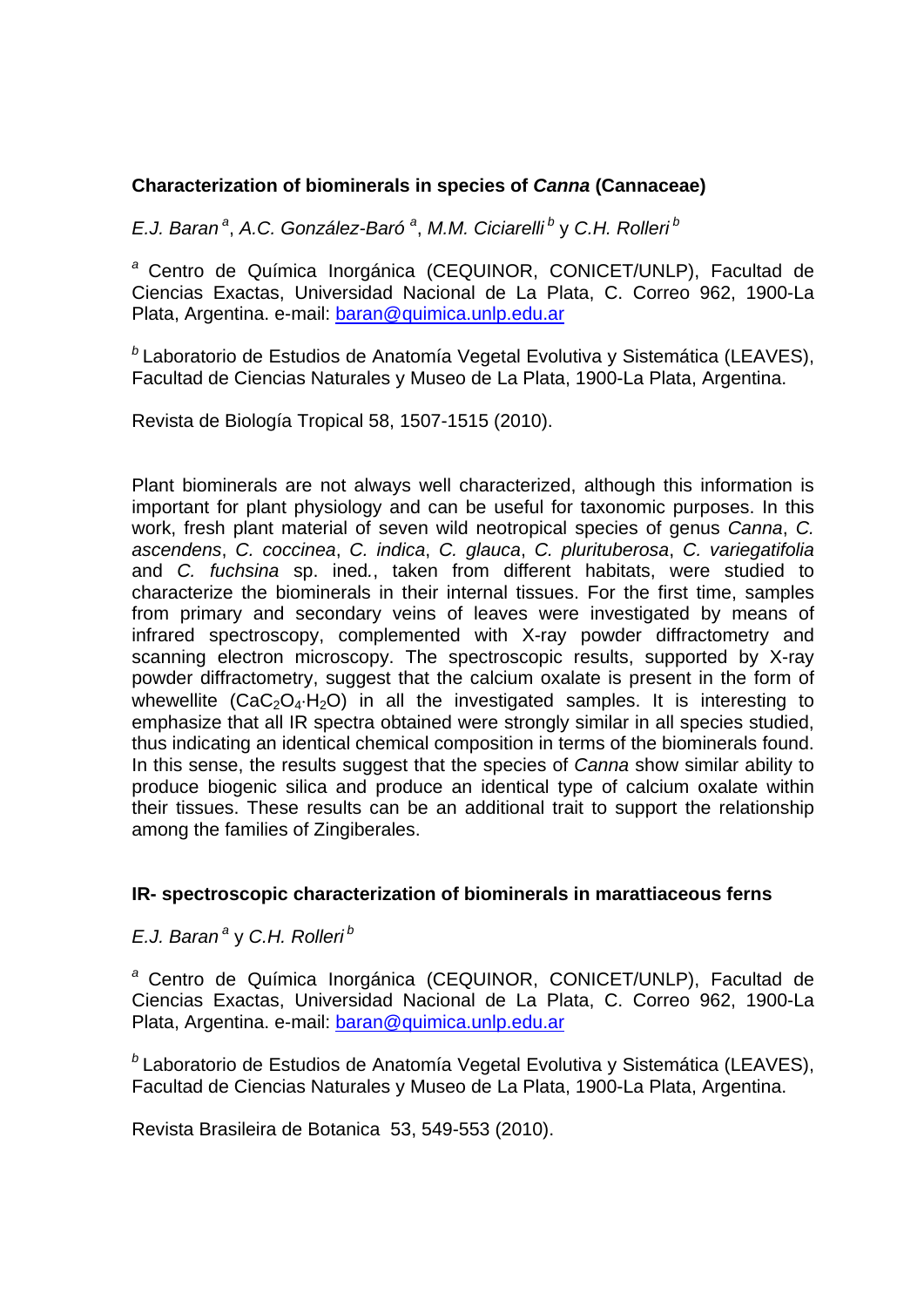Frond samples of the eusporangiate ferns Marattiaceae genera *Angiopteris*, *Christensenia*, *Danaea* and *Marattia* were investigated by infrared spectroscopy, under different experimental conditions. The results confirmed the previously reported accumulation of biogenic silica  $(SiO<sub>2</sub>)$  in tissues of these ferns and also showed, for the first time, the presence of calcium oxalate in this group of plants, probably as weddellite. The ability to biomineralize  $SiO<sub>2</sub>$ , to produce and accumulate biogenic silica, is suggested now to be a general family trait of the Marattiaceae.

#### Crystallographic and spectroscopic characterization of LnFeTeO<sub>6</sub> (Ln = La, **Pr, Nd, Sm) materials"**

A.E. Lavat<sup>a</sup>, R.C. Mercader <sup>b</sup> y E.J. Baran<sup>c</sup>

a Departamento de Ingeniería Química, Facultad de Ingeniería, Universidad Nacional del Centro de la Provincia de Buenos aires, 7400-Olavarría, Argentina.

b Departamento de Física e Instituto IFLP (CONICET), Facultad de Ciencias Exactas, Universidad Nacional de La plata, 1900-La Plata, Argentina.

c Centro de Química Inorgánica (CEQUINOR, CONICET/UNLP), Facultad de Ciencias Exactas, Universidad Nacional de La Plata, C. Correo 962, 1900-La Plata, Argentina. e-mail: baran@quimica.unlp.edu.ar

Journal and Alloys and Compounds 508, 24-27 (2010).

Four mixed oxides of composition  $LnFeTeO<sub>6</sub>$  (with  $Ln = La$ , Pr, Nd, Sm), belonging to a superstructure of the  $PbSb<sub>2</sub>O<sub>6</sub>$  structural type, have been prepared by solid state reactions and their unit cell parameters determined by X-ray powder diffractometry. The infrared and Raman spectra of these materials were also recorded and briefly discussed, on the basis of a site symmetry analysis. The <sup>57</sup>Fe-Mössbauer spectra show that the Fe<sup>III</sup>O<sub>6</sub> octahedra present in these materials are not greatly distorted.

# **Chelation Therapies: A Chemical and Biochemical Perspective**

#### *E.J. Baran*

Centro de Química Inorgánica (CEQUINOR, CONICET/UNLP), Facultad de Ciencias Exactas, Universidad Nacional de La Plata, C. Correo 962, 1900-La Plata, Argentina. e-mail: baran@quimica.unlp.edu.ar

Current Medicinal Chemistry 17, 3658-3672 (2010).